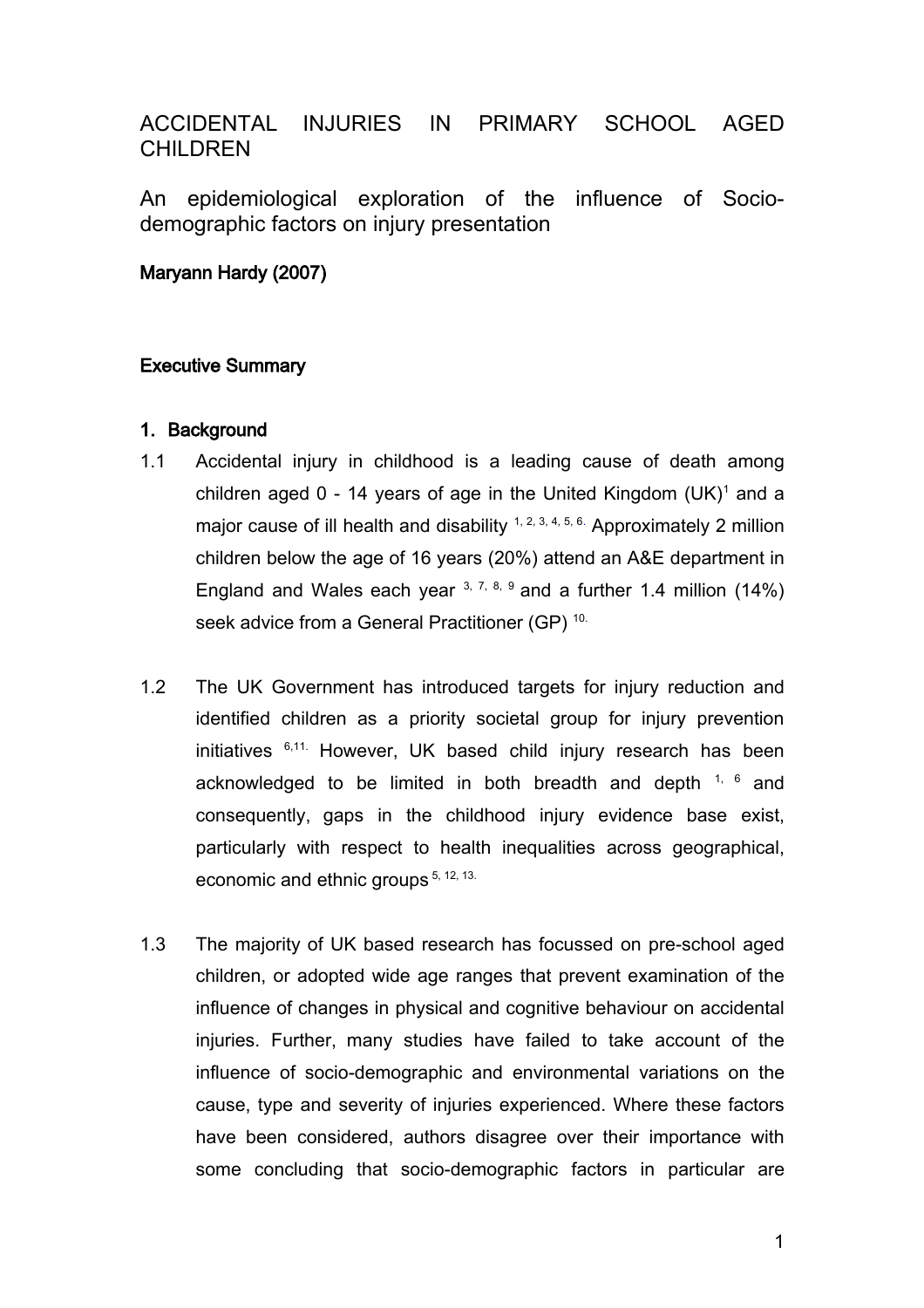significant determinants of injury whereas others question their contribution to injury risk. Importantly the influence of ethnicity, as defined by the child or carer, has not been examined within the context of injury risk in the United Kingdom (UK) despite ethnic variation within the population being acknowledged as contributory factor in UK health inequalities <sup>14, 15, 16.</sup>

- 1.4 In recognition of the need to increase knowledge and understanding of the influence of socio-demographic factors with respect to childhood injuries, strategic priorities for injury research have been devised 5. These priorities identify a need for greater population based research to determine which population groups are most at risk from which types of injury<sup>5,</sup> taking into account variations in injury severity and injury causing behaviours across societal groups and rural/urban populations.
- 1.5 This research study aimed to address these issues and provide a detailed and comprehensive analysis of injury in primary school-aged children in the Bradford and Airedale health districts.

### 2. Research Questions

2.1 This research study focussed on the influence of socio-demographic factors on childhood injuries experienced by primary school-aged children (4-12 years). In particular, the research considered the influence of ethnicity and socioeconomic status on injury type, severity and injury causing activities.

## 3. Data

3.1 All children aged 4-12 years residing within the hospital catchment areas for Bradford Royal Infirmary (BRI) and Airedale General Hospital (AGH) and attending the A&E department at AGH or BRI following an injury, as reported at clerical registration, were eligible for inclusion in the study.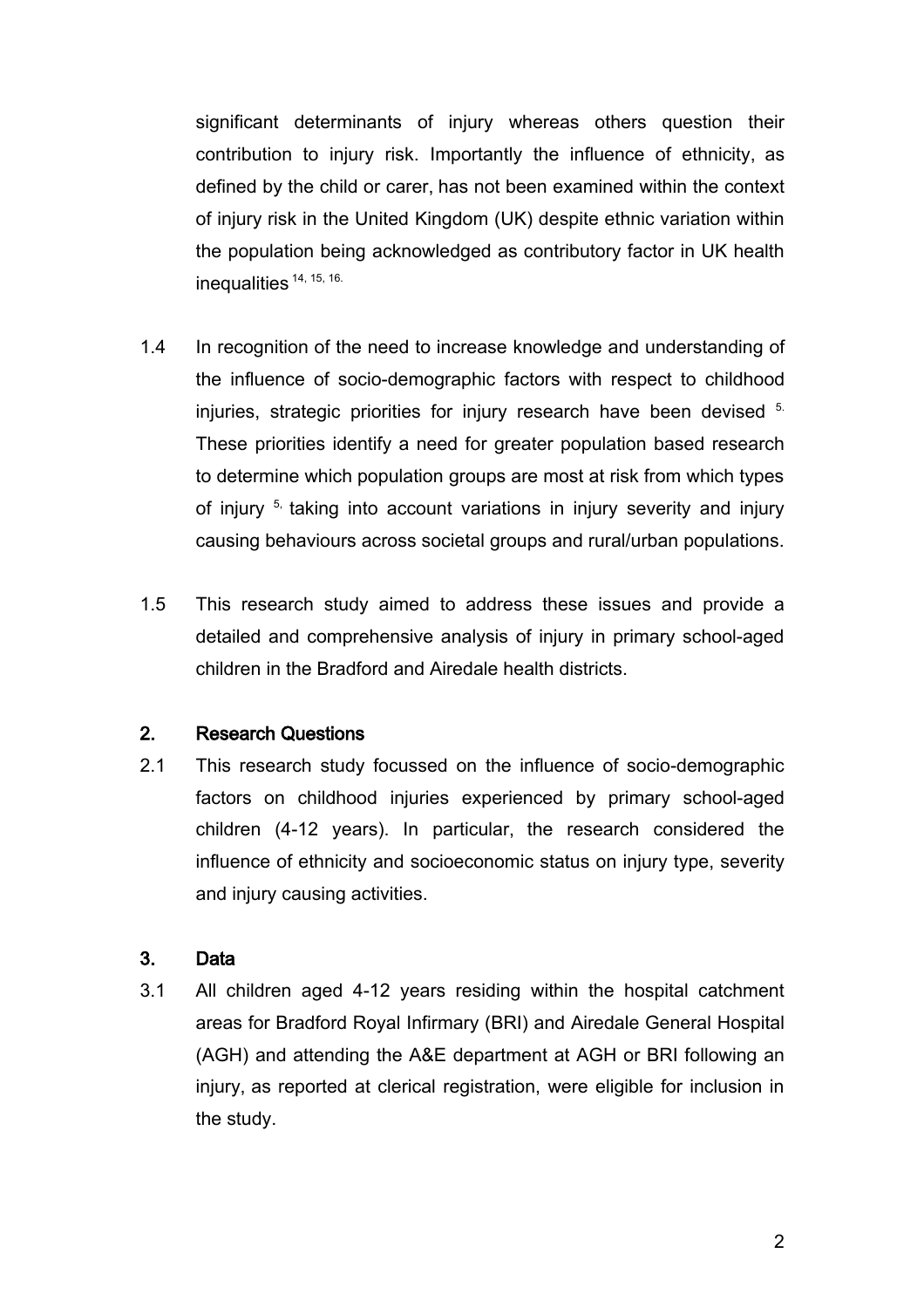3.2 Data were collected prospectively between 31<sup>st</sup> March 2004 and 1<sup>st</sup> April 2005. The data collected included both the essential and additional information detailed in the Core Minimum Data Set for A&E attendance recommended by the Public Health Information strategy (PHIS) 17, 18.

### 4. Results

- 4.1The clinical notes were reviewed for 10140 A&E attendances by 9300 children.
- 4.2 826 attendances were related to government priority areas for injury intervention (550 cycle injuries, 156 RTA pedestrian injuries, 120 fire/thermal injuries). No incidents of drowning / near drowning were recorded.

#### Ethnicity related findings

- 4.3Ethnicity was declared by 5000 (53.76%) of children. The success of ethnicity data collection was varied across hospital sites. A greater proportion of Asian children attended the A&E departments than white children. Nam Pehchan analysis of children for whom ethnicity was not declared also identified a greater proportion of Asian names than would be expected from the population size.
- 4.4Asian children attending an A&E department are more likely to be male than white children.
- 4.5 A&E attendance rates increase with age for white children but remain similar across the age range for Asian children.
- 4.6Asian children are more likely to reside in a deprived area than white children.
- 4.7 Asian children are more likely to experience an injury and attend an A&E department during evening/night time hours (20.00-07.59) than white children.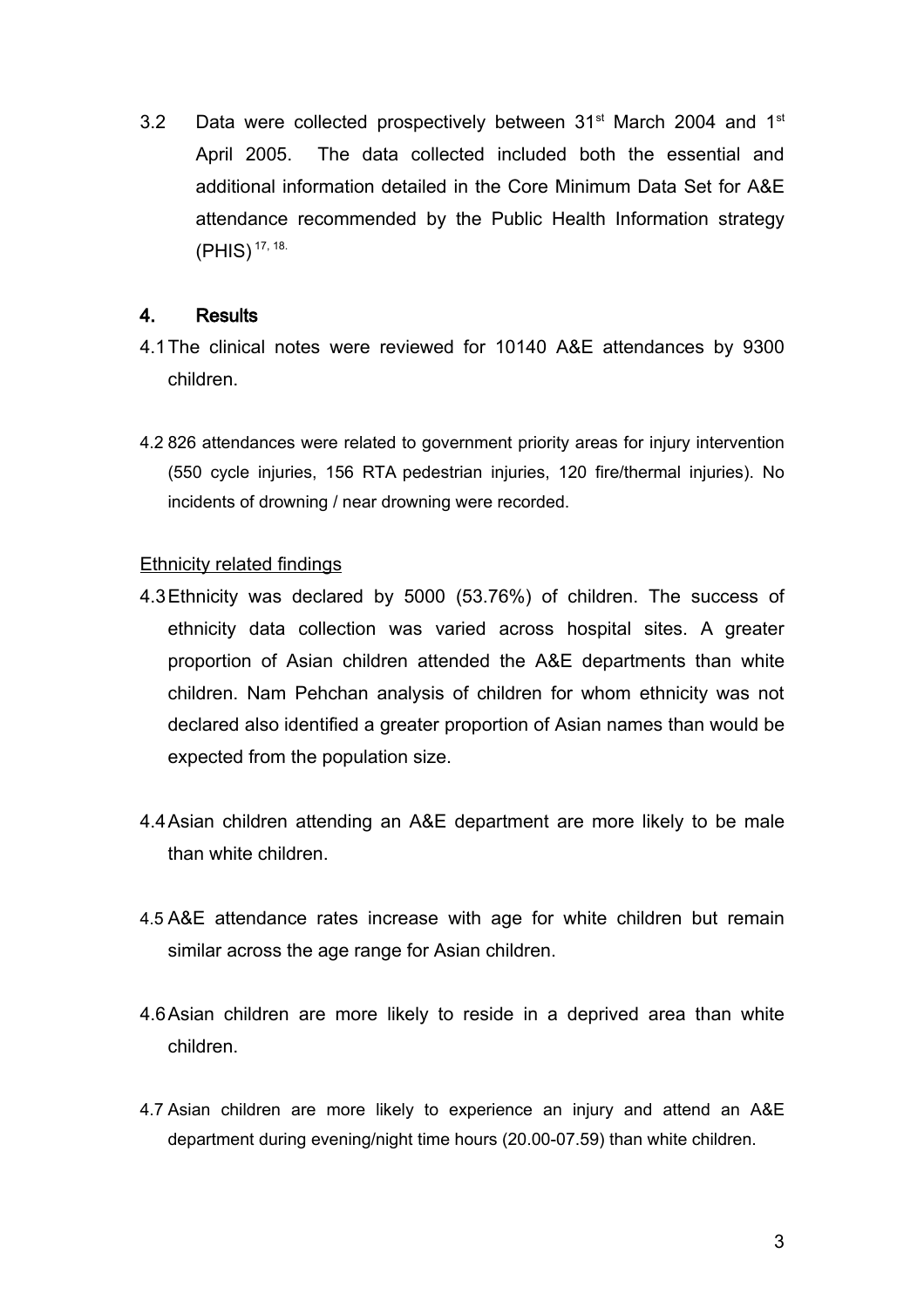- 4.8Asian children are more likely to attend the A&E department following a road traffic accident (RTA) in which they were a vehicle occupant than white children. However, no evidence was found to suggest that Asian children are more likely to attend an A&E department following a pedestrian RTA.
- 4.9Sport related injuries (whether formal or informal sporting activities) resulting in attendance at the A&E department are significantly less likely among Asian children than White children.
- 4.1023% of attendances at A&E were as a result of accidental injury in the school environment. A greater proportion of Asian children than white children attended the A&E department following injury at school.
- 4.11Asian children are more likely to attend the A&E department with a minor injury than white children.
- 4.12Asian children were more likely to attend the A&E department with injuries to the axial skeleton than white children and significantly less likely to attend with injuries to the lower arm and leg.

#### Socioeconomic related findings

- 4.13A greater proportion of children living in deprived areas attend the A&E department following accidental injury than those residing in the most affluent areas.
- 4.14The home is the most common injury environment among 4-7 year old children. Attendance at an A&E department following home injury is significantly associated with residential environment deprivation.
- 4.15Children residing within deprived areas are significantly less likely to attend with a sport related injury (whether formal or informal sporting activities) than those residing within affluent areas. The effect of residential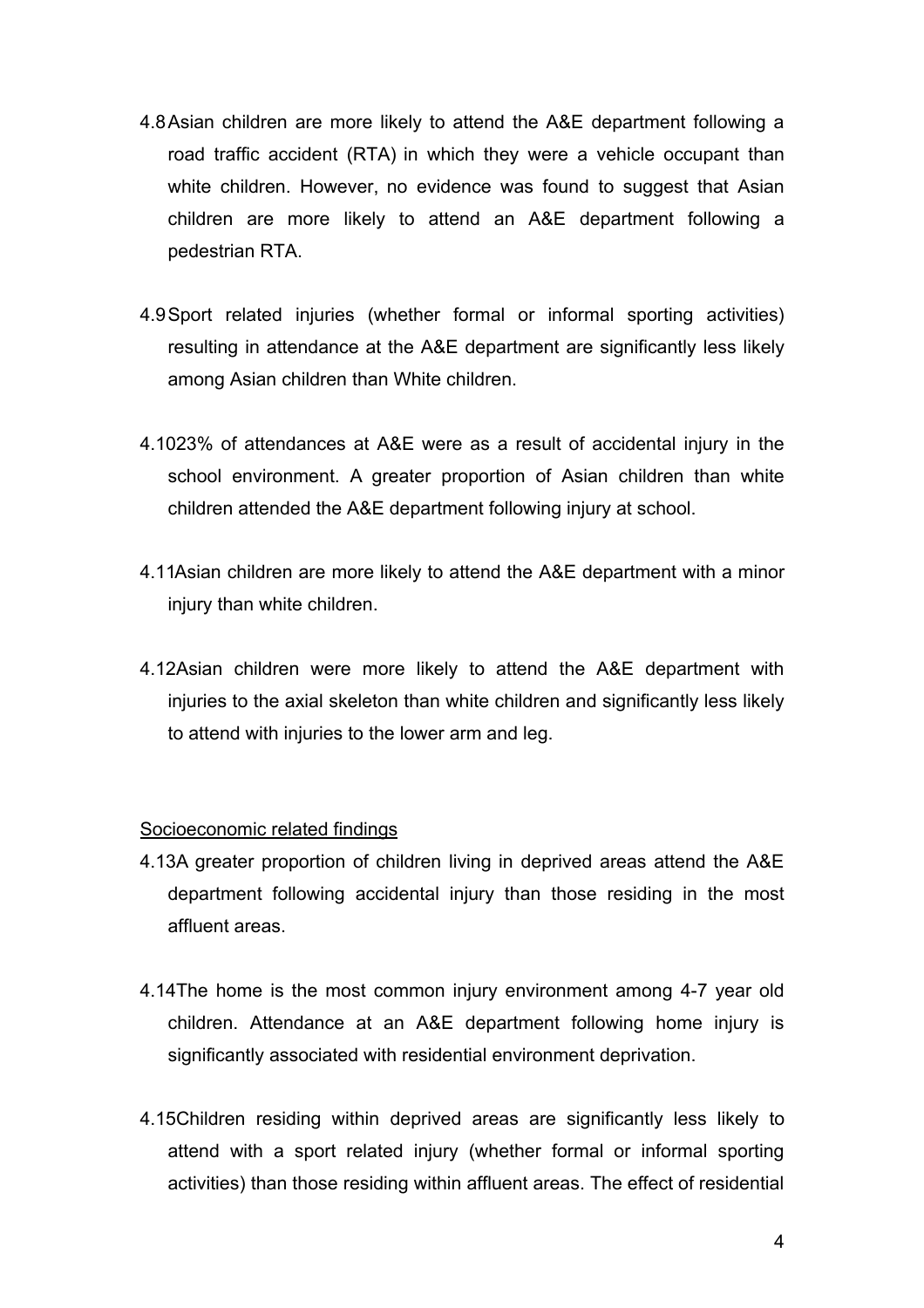area deprivation on likelihood to attend an A&E department with a sport related injury is greater than the effect of ethnicity.

- 4.16Children living within urban environments were more likely to experience a severe injury than those living within a rural environment
- 4.17Children residing in affluent areas are more likely to attend with a fracture than children residing within deprived areas.

### 5. Conclusions

- 5.1 The findings of this study suggest that both socioeconomic status and ethnicity are influential in determining the type and severity of injuries experienced by primary school aged children and the activities undertaken by children at the time of injury.
- 5.2 Socioeconomic status is unable to fully explain variations in accidental injury presentation across ethnic groups.
- 5.3 The influence of SES and ethnicity on hospital A&E department attendance is not consistent across injury type, mechanism and child activity. As a result, injury intervention and prevention strategies should not assume that the effect of SES and ethnicity on accidental injuries across population groups and communities is consistent.

#### 6. Recommendations

- 6.1 Greater priority needs to be given to the accurate recording of appropriate A&E data, in particular ethnicity data. Processes also need to be established to permit agencies responsible for developing and monitoring injury intervention strategies to access A&E data to inform intervention priorities.
- 6.2The large majority of primary school-aged children injuries are minor and could be treated within the primary care sector. The introduction of NHS walk in centres within the district at key areas (e.g. Shipley Hospital, Keighley Health Centre – both of which have X-ray facilities on site)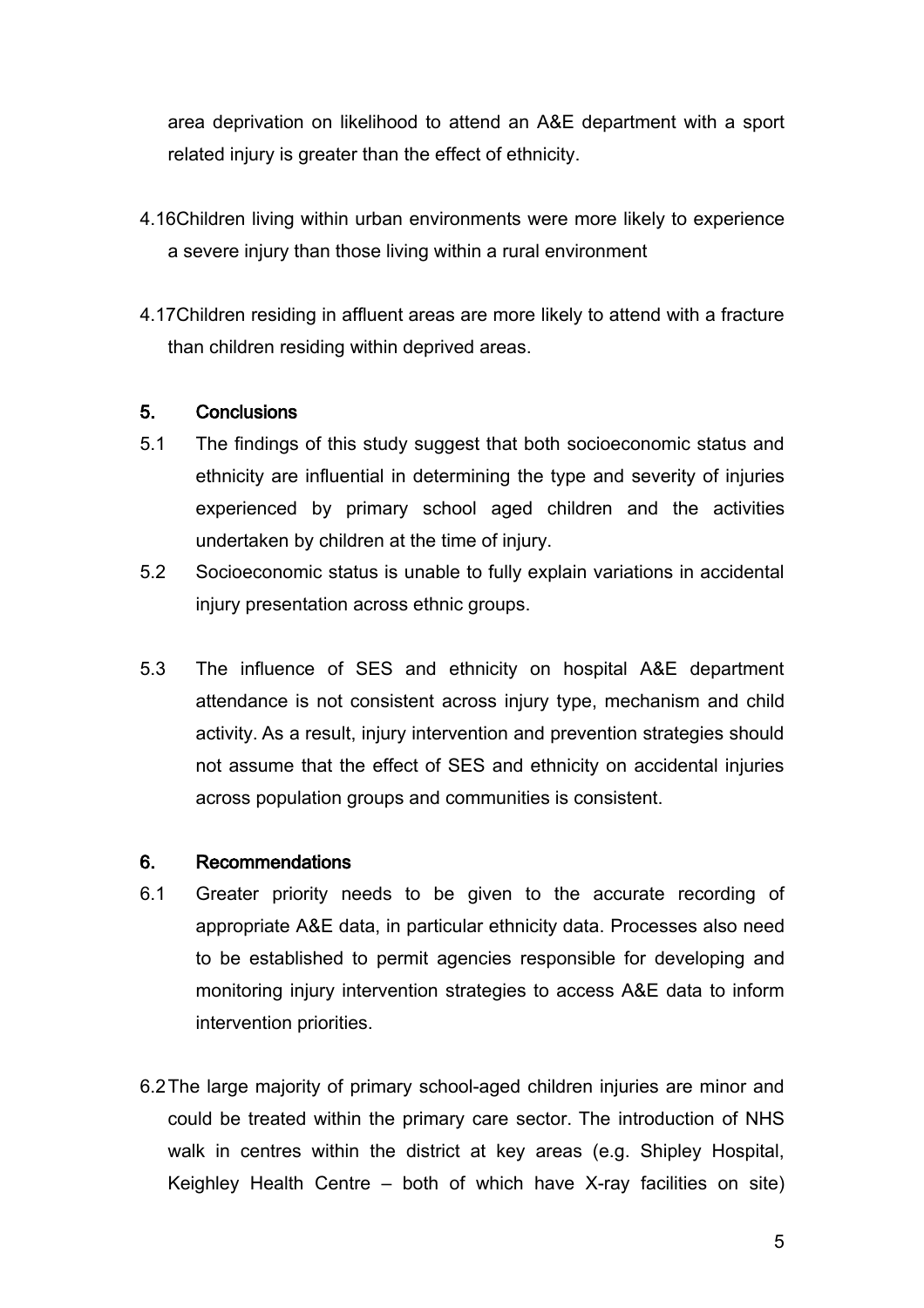operating over an extended day period (7am – 9pm) are advocated to alleviate the over-use of A&E hospital services for minor injuries, improving A&E service and reducing waiting times, and act as a community triage service for hospital referral.

- 6.3The home environment continues to be the major site of accidental injuries in children 4-7, particularly for those residing within deprived areas. Extension of the work of the SureStart programme (now subsumed with the Children Centres) to include families with vulnerable school aged children should be made to promote home safety.
- 6.4Greater communication between the local health and education services needs to be undertaken to discuss common child activities resulting in injuries and how they can modified to reduce of prevent injuries. Further, a quick access school injury referral to primary care services for injury assessment and referral to A&E as necessary should be developed to support schools in managing injuries, develop closer links between primary care services and schools and alleviate overuse of A&E services for minor injuries.
- 6.5Vehicle safety for children travelling in cars needs to be promoted among Asian families to reduce the number of child injuries experienced as an occupant of a vehicle involved in a collision.
- 6.6Intervention strategies need to be developed to reduce the likelihood of fractures among children residing within affluent areas. This positive association between environmental affluence and fractures suggests a difference in activities undertaken across social areas and may indicate inequalities in access to sport and physical activity facilities. Further research is required to determine the cause for the positive trend in fracture occurrence with increasing area affluence and any implication for sport and physical activity promotion as a healthy lifestyle intervention.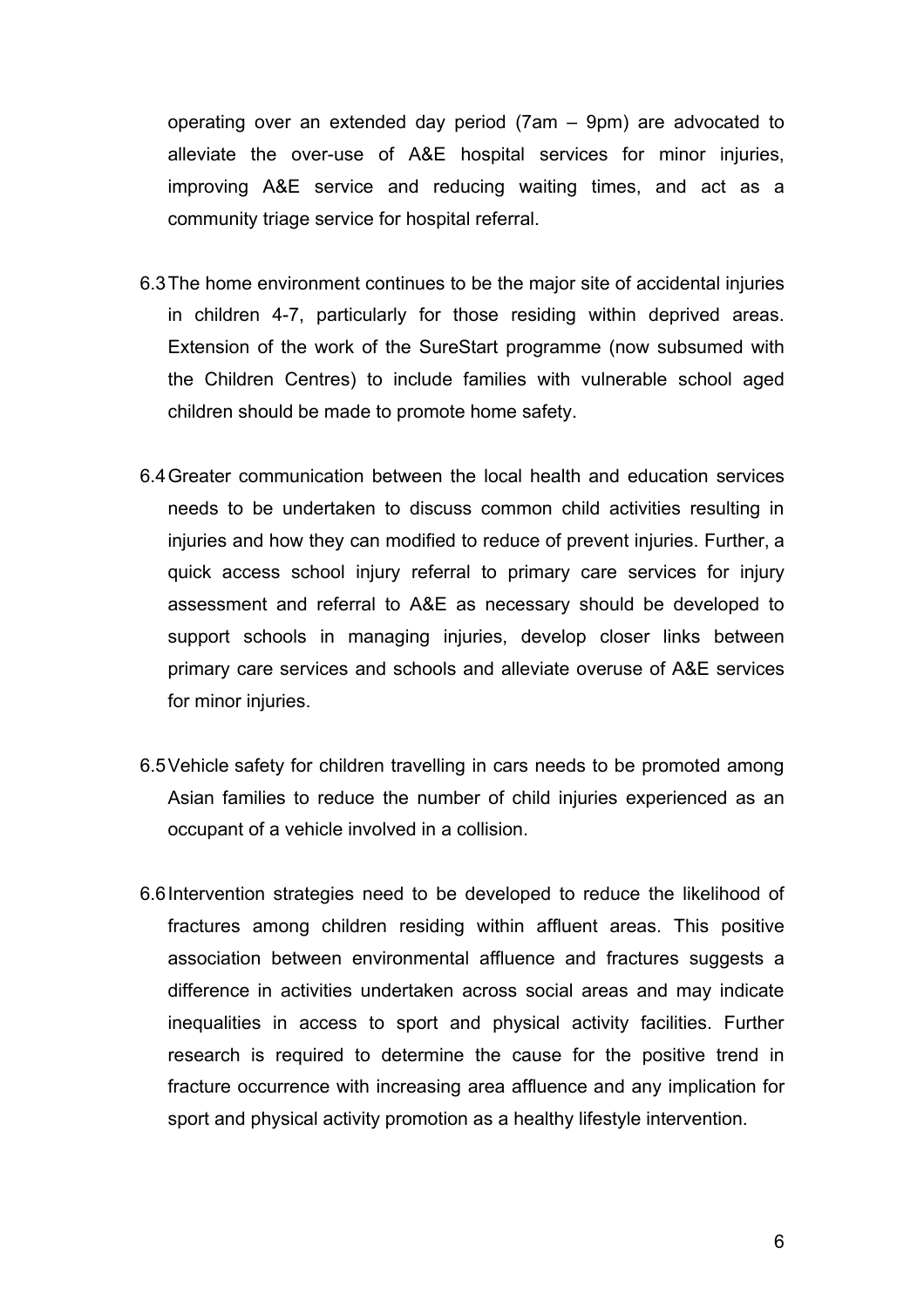6.7The national accidental injury reduction targets and priority areas for injury intervention for children related to only a small number of A&E attendances in this study (8.15% of attendance and 17.9% of severe injuries). The appropriateness of these targets needs to be reconsidered in the light of new and detailed evidence from local injury surveillance studies and greater emphasis placed on developing injury intervention strategies appropriate to the needs of local communities.

### 7. Acknowledgements

7.1 This research was supported by a Department of Health, Research Development Award as part of the UK wide research capacity building initiative for nurses and allied health professionals. The success of the project was reliant upon the continued support of A&E medical, nursing and administrative staff at Airedale General Hospital and Bradford Royal Infirmary.

Ethical approval for the research was obtained from both Hospital Trusts:

| <b>Bradford Teaching Hospitals Trust</b> | LREC number 03/03/327 |
|------------------------------------------|-----------------------|
| Airedale Hospital Trust                  | LREC number 03/01/265 |

#### **References**

- 1. Department of Health (2002) Preventing accidental injury Priorities for action: Report to the Chief Medical Officer form The Accidental Injury Task Force. London: The Stationary Office
- 2. Towner E (2002) The prevention of childhood injury: Background paper prepared for The Accidental Injury Task Force: Department of Child Health: University of Newcastle upon Tyne
- 3. Child Accident Prevention Trust (2002) Child Accident Prevention Trust: Factsheets. Found at: <http://www.capt.org.uk/FAQ/default.htm> Accessed 14<sup>th</sup> February 2003
- 4. British Medical Association: Board of Science and Education (2001) Injury Prevention. London: British Medical Association.
- 5. Ward H, Christie N (2000) Strategic Review of Research Priorities for Accidental Injury. London: Department of Health
- 6. Department of Health (1999) Saving Lives: Our Healthier Nation. London: Department of Health